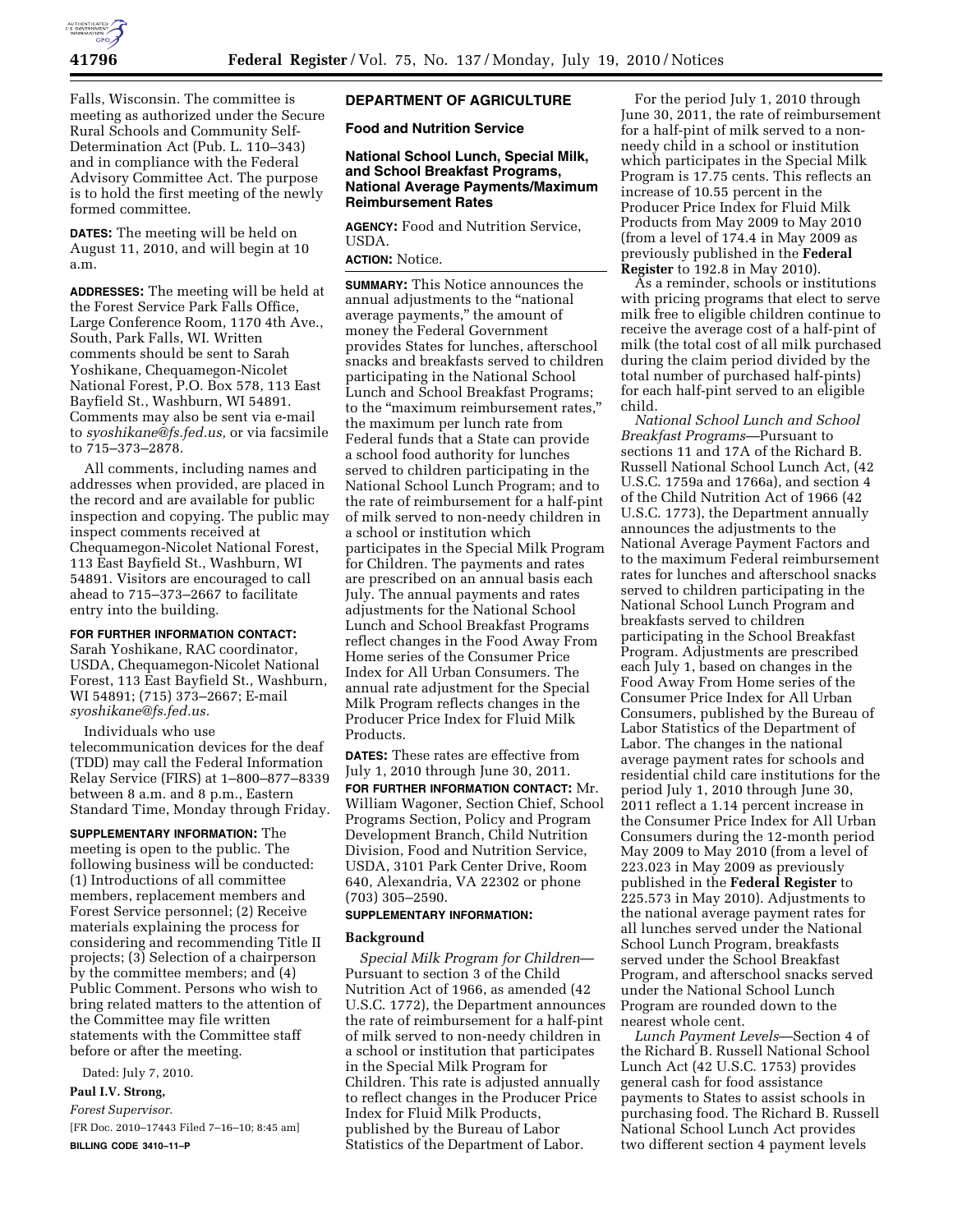for lunches served under the National School Lunch Program. The lower payment level applies to lunches served by school food authorities in which less than 60 percent of the lunches served in the school lunch program during the second preceding school year were served free or at a reduced price. The higher payment level applies to lunches served by school food authorities in which 60 percent or more of the lunches served during the second preceding school year were served free or at a reduced price.

To supplement these section 4 payments, section 11 of the Richard B. Russell National School Lunch Act (42 U.S.C.1759(a)) provides special cash assistance payments to aid schools in providing free and reduced price lunches. The section 11 National Average Payment Factor for each reduced price lunch served is set at 40 cents less than the factor for each free lunch.

As authorized under sections 8 and 11 of the Richard B. Russell National School Lunch Act (42 U.S.C. 1757 and 1759a), maximum reimbursement rates for each type of lunch are prescribed by the Department in this Notice. These maximum rates are to ensure equitable disbursement of Federal funds to school food authorities.

*Afterschool Snack Payments in Afterschool Care Programs*—Section 17A of the Richard B. Russell National School Lunch Act (42 U.S.C. 1766a) establishes National Average Payments for free, reduced price and paid afterschool snacks as part of the National School Lunch Program.

*Breakfast Payment Factors*—Section 4 of the Child Nutrition Act of 1966 (42 U.S.C. 1773) establishes National Average Payment Factors for free, reduced price and paid breakfasts served under the School Breakfast Program and additional payments for free and reduced price breakfasts served in schools determined to be in ''severe need'' because they serve a high percentage of needy children.

**Revised Payments**  The following specific section 4, section 11 and section 17A National Average Payment Factors and maximum reimbursement rates for lunch, the afterschool snack rates, and the breakfast rates are in effect from July 1, 2010 through June 30, 2011. Due to a higher cost of living, the average payments and maximum reimbursements for Alaska and Hawaii are higher than those for all other States. The District of Columbia, Virgin Islands, Puerto Rico and Guam use the figures specified for the contiguous States.

## **National School Lunch Program Payments**

*Section 4 National Average Payment Factors*—In school food authorities which served less than 60 percent free and reduced price lunches in School Year 2008–09, the payments for meals served are: *Contiguous States*—paid rate—26 cents, free and reduced price rate—26 cents, maximum rate—34 cents; *Alaska*—paid rate—42 cents, free and reduced price rate—42 cents, maximum rate—53 cents; *Hawaii*—paid rate—30 cents, free and reduced price rate—30 cents, maximum rate—39 cents.

In school food authorities which served 60 percent or more free and reduced price lunches in School Year 2008–09, payments are: *Contiguous States*—paid rate—28 cents, free and reduced price rate—28 cents, maximum rate—34 cents; *Alaska*—paid rate—44 cents, free and reduced price rate—44 cents, maximum rate—53 cents; *Hawaii*—paid rate—32 cents, free and reduced price rate—32 cents, maximum rate—39 cents.

*Section 11 National Average Payment Factors*—*Contiguous States*—free lunch—246 cents, reduced price lunch—206 cents; *Alaska*—free lunch— 399 cents, reduced price lunch—359 cents; *Hawaii*—free lunch—288 cents, reduced price lunch—248 cents.

*Afterschool Snacks in Afterschool Care Programs*—The payments are: *Contiguous States*—free snack—74 cents, reduced price snack—37 cents, paid snack—06 cents; *Alaska*—free snack—121 cents, reduced price snack—60 cents, paid snack—11 cents; *Hawaii*—free snack—87 cents, reduced price snack—43 cents, paid snack—08 cents.

### **School Breakfast Program Payments**

For schools "not in severe need" the payments are: *Contiguous States*—free breakfast—148 cents, reduced price breakfast—118 cents, paid breakfast—26 cents; *Alaska*—free breakfast—236 cents, reduced price breakfast—206 cents, paid breakfast—39 cents; *Hawaii*—free breakfast—172 cents, reduced price breakfast—142 cents, paid breakfast—30 cents.

For schools in "severe need" the payments are: *Contiguous States*—free breakfast—176 cents, reduced price breakfast—146 cents, paid breakfast—26 cents; *Alaska*—free breakfast—282 cents, reduced price breakfast—252 cents, paid breakfast—39 cents; *Hawaii*—free breakfast—205 cents, reduced price breakfast—175 cents, paid breakfast—30 cents.

# **Payment Chart**

The following chart illustrates the lunch National Average Payment Factors with the sections 4 and 11 already combined to indicate the per lunch amount; the maximum lunch reimbursement rates; the reimbursement rates for afterschool snacks served in afterschool care programs; the breakfast National Average Payment Factors including ''severe need'' schools; and the milk reimbursement rate. All amounts are expressed in dollars or fractions thereof. The payment factors and reimbursement rates used for the District of Columbia, Virgin Islands, Puerto Rico and Guam are those specified for the contiguous States.

SCHOOL PROGRAMS—MEAL, SNACK AND MILK PAYMENTS TO STATES AND SCHOOL FOOD AUTHORITIES

[Expressed in dollars or fractions thereof] [Effective from July 1, 2010–June 30, 2011]

| National school lunch program* | Less than $60\%$ | 60% or more | Maximum rate |
|--------------------------------|------------------|-------------|--------------|
| Contiguous States:             |                  |             |              |
| Paid                           | 0.26             | 0.28        | 0.34         |
| Reduced price                  | 2.32             | 2.34        | 2.49         |
| Free                           | 2.72             | 2.74        | 2.89         |
| Alaska:                        |                  |             |              |
| Paid                           | 0.42             | 0.44        | 0.53         |
| Reduced price                  | 4.01             | 4.03        | 4.26         |
| Free                           | 4.41             | 4.43        | 4.66         |
| Hawaii:                        |                  |             |              |
| Paid                           | חר ר             | 132         | 0.39.        |